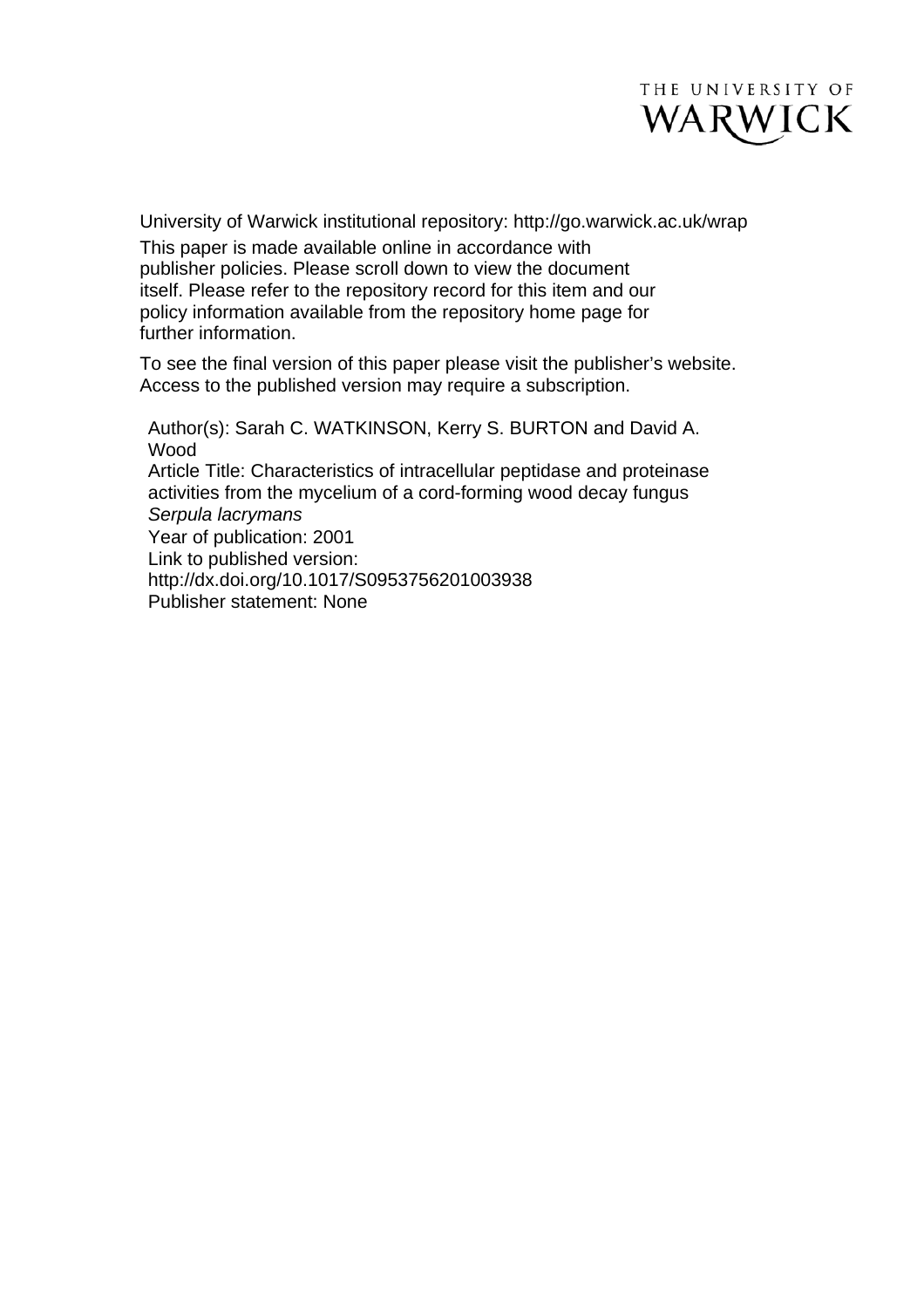# **Characteristics of intracellular peptidase and proteinase activities from the mycelium of a cord-forming wood decay fungus,** *Serpula lacrymans*

#### **Sarah C. WATKINSON,1 Kerry S. BURTON2 and David A. Wood**†

"*Department of Plant Sciences*, *University of Oxford*, *South Parks Road*, *Oxford OX1 3RB*, *UK*. #*Horticulture Research International*, *Wellesbourne*, *Warwick CV35 9EF*, *UK*. *E-mail: sarah.watkinson*!*plant*-*sciences*.*ox*.*ac*.*uk*

*Received 22 July 2000 ; accepted 1 December 2000.*

*Serpula lacrymans* is a basidiomycete cord-forming wood decay fungus which reallocates nitrogen within an extensive perennial mycelial system in response to spatial discontinuities in external nutrient supply. Intracellular stored protein is mobilised by conversion to amino acids at nutrient-poor sites within a mycelium or when a whole mycelium is starved. Intracellular peptidase and proteinase activities of the mycelium were investigated with the aim of identifying proteases specifically activated in response to a nitrogen demand. Mycelium for enzyme extraction grown as surface mats in static liquid culture was homogenised, and the extract used in assays for proteinase and peptidase with various synthetic peptide substrates conjugated to 4-nitroaniline. Activities against different substrates were characterised with respect to pH, inhibitor sensitivity, requirements for divalent metal ions, isoelectric point, and by changes in activities in starved mycelium. Four different activities were found, comprising two peptidases one of which had metalloprotease characteristics, a serine-type proteinase, and a proteinase active at pH 2.5 which was not affected by any of the inhibitors tried. Both the latter were most active in starved mycelium. Isoelectric focusing showed peaks with activities corresponding to the serine-type proteinase and one of the manganese-activated peptidases. Possible roles for these enzymes in nitrogen reallocation during mycelial foraging are discussed.

#### **INTRODUCTION**

Mycelium of saprotrophic and ectomycorrhizal cord forming fungi accumulates, immobilises and redistributes significant amounts of nitrogen within their habitats, thereby affecting the process of wood decomposition (Dighton 1997, Boddy & Watkinson 1995). Nitrogen accumulated from wood (Watkinson, Davison & Bramah 1981) and from the environment is stored in the mycelium as protein, which is hydrolysed when mycelium is starved of nitrogen (Venables & Watkinson 1989a), and transported through the mycelial network (Watkinson 1984), probably in the form of amino acids, to support new growth and colonisation of woody resources. Fungi forming such distributive networks include the woodland decomposer *Phanerochaete velutina*, the ectomycorrhizal *Suillus bovinus*, and the timber dry rot fungus *Serpula lacrymans*, reviewed respectively by Boddy (1993), Leake & Read (1997), and Watkinson (1999). In mycelial foraging, biomass is preferentially allocated to cord development in those parts of the hyphal network which encounter and colonise fresh food sources. Other parts of the mycelium which do not connect to fresh resources are autolysed and resorbed, a process which presumably involves local activation of intracellular hydrolases. The signal

† Deceased.

transduction pathway for the resource reallocation response following encounter with a localised fresh food source is not known. This investigation of intracellular proteases was undertaken in a search for the specific proteinases activated when non-bridging mycelium regresses. Ultimately, purification of enzymes could lead to development of a cellular reporter for an autolysis-inducing signal. Wadekar, North & Watkinson (1995) characterised four distinct proteinase activities of *S*. *lacrymans* by using SDS–PAGE to characterise bands in terms of inhibitor sensitivity and pH optima, and hydrolysis of azocasein to quantify net proteolytic activity in mycelial extracts. The purpose of using a range of synthetic substrates in this investigation was to differentiate the different protease activities present in mycelium, and to quantify and further characterise them, as a basis for investigating their physiological roles.

## **MATERIALS AND METHODS**

#### *Organism and culture Culture*

*Serpula lacrymans*, culture 12C from the Forest Products Laboratory (Building Research Establishment, Garston, Watford), was subcultured and maintained on 2% malt agar (20 g l<sup>-1</sup> malt extract, 15 g l<sup>-1</sup> Oxoid no. 3 agar) at 22 °C.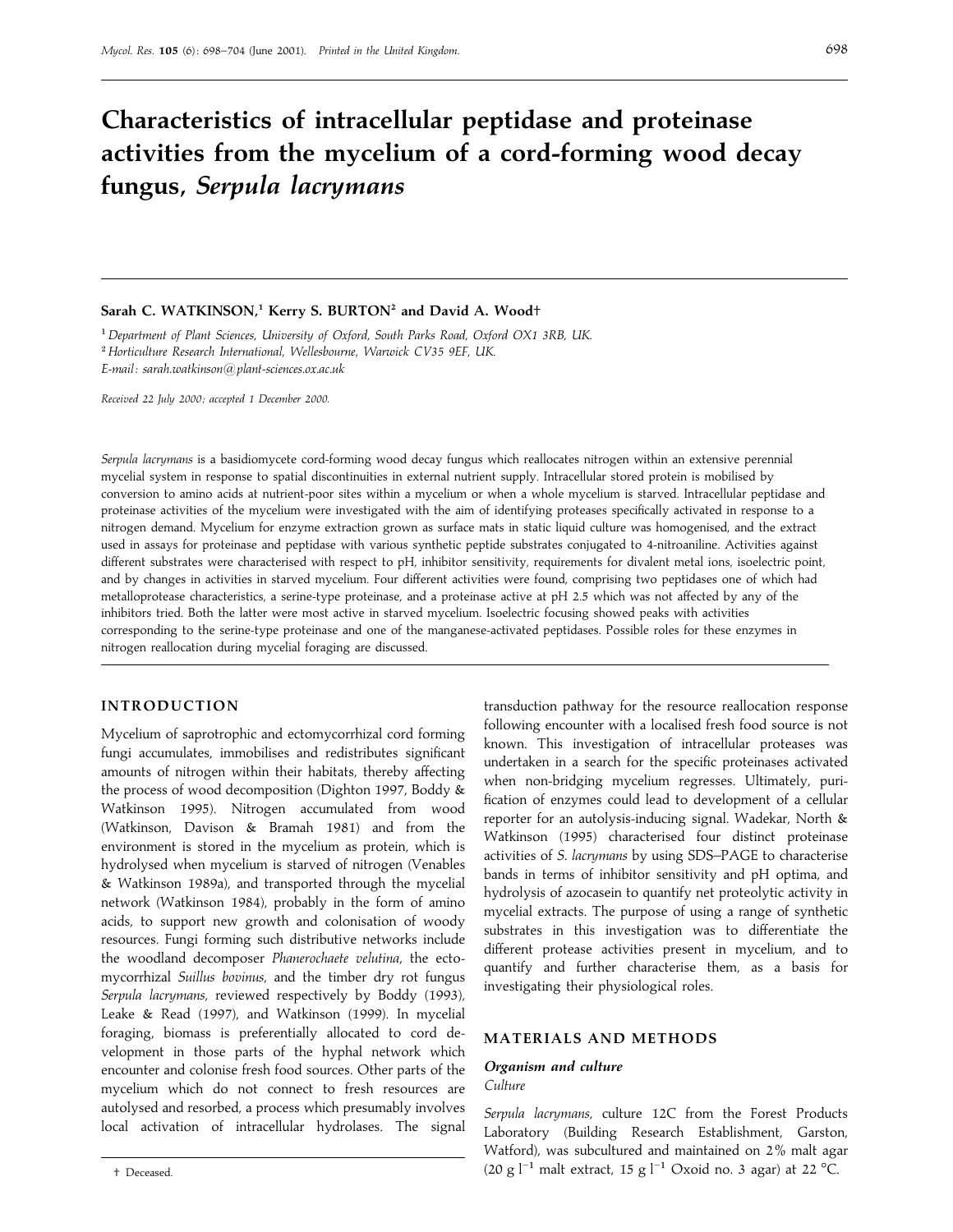# *Growth of mycelium and preparation of extracts for assays*

Conical flasks, capacity 250 ml or 50 ml, containing respectively 50 or 20 ml of modified Czapek–Dox medium (g spectively 50 or 20 mi or moainea Czapek–Dox meaium (g<br>l<sup>−1</sup>: glucose 2; Oxoid bactopeptone 1; KH<sub>2</sub>PO<sub>4</sub>, 1; KCl, 1;  $MgSO<sub>4</sub>$ . 7H<sub>2</sub>O, 0.5; FeSO<sub>4</sub>. 7H<sub>2</sub>O, 0.01), inoculated with 10 mm agar plugs cut submarginally from a 10-d-old agar culture and floated on the surface of the medium, were incubated for three to five weeks at 22 °C. Except where otherwise stated, mycelium was separated from the medium by vacuum filtration on nylon mesh, washed with 100 mm icecold  $KH_2PO_4/Na_2HPO_4$  buffer pH 6.5, and fragmented by grinding in a mortar with a further 5–10 ml ice-cold buffer. The resulting mycelial fragments were homogenised with a Polytron homogeniser run at half maximum speed. The homogenate was centrifuged at 35 000 g for 20 min at 0<sup>°</sup>, and the supernatant kept ice cold until used in the assay.

For analysing the effects of starvation, the peptone medium listed above was carefully removed by pipette, without damaging the floating mycelial mat, and replaced by saltsonly medium in which the glucose and bactopeptone were omitted. Cultures were initially grown for 3 weeks in 50 ml flasks each containing 25 ml peptone medium. Experimental cultures were selected to be at a similar stage of growth, with mycelial mats just reaching the sides of the flask. The duration of the starvation period was varied by exchanging full medium for salts-only medium in two duplicate sets of three flasks at 4, 3, 2 and 1 d before the determination of enzyme activities, with two sets kept on full medium as a control. Mycelial mats were harvested in pooled sets of three from each set of replicate flasks, rapidly blotted on cellulose tissue and transferred to liquid nitrogen, then ground with a pestle. Fragments were suspended in 5 ml ice-cold 100 mm Tris/HCl buffer (pH 8.5). The mixture was homogenised and centrifuged as above. The supernatants from pooled mycelium harvested at each sampling period were assayed for activity with four substrates, and for protein by the assay of Bradford (1976).

#### *Proteinase assays*

*Initial screen for suitable substrates*

To assess the range of activities present various peptide substrates conjugated with *p*-nitroanilide were used. For 3 m stock solutions, peptidase and proteinase substrates were dissolved in dimethyl formamide. Culture filtrate samples (50 µl) were added to microtitre plate wells each containing approx. 200 µl of stock solutions of synthetic peptidase or proteinase substrates diluted to 0.15 mm in three buffers to cover three pH values:  $0.1$  M sodium acetate/acetic acid (pH 5.0),  $0.1 \text{ M}$  sodium phosphate/phosphoric acid (pH 7.0) and 0.1  $\mu$  sodium carbonate/HCl (pH 9.5). Further assays of some substrates were carried out over a wider range with buffers including 0.1 M glycine/HCl (pH 2.5). All synthetic substrates contained *p*-nitroanilide (pNA) coupled to the αcarboxylic group of a single amino acid or short peptide (two to four amino acid residues in length). Some of the substrates were blocked on the NH<sub>2</sub>-terminus by either succinyl (Suc) or benzoyl (Bz) groups to prevent aminopeptidase action, but others were not blocked. The plates were agitated to mix, and

covered with clingfilm for 1 hour's incubation at 35°, after which enzyme activity was assessed as light absorbance at 405 nm wavelength, using an ELISA plate reader.

#### *Enzyme assays*

Activities against 0.15 mm peptide substrates were measured by addition of 50 or 100 µl culture filtrate to the substrate in 950 or 900 µl of 100 mm buffer at 35°. Initial rate of increase in  $A_{405}$  was measured continuously for 10 min in a recording dual-beam spectrophotometer. Activity is expressed as moles per minute per ml of mycelial extract, using the molar absorbance coefficient of 10500  $M^{-1}$  cm<sup>-1</sup> (Beynon & Bond 1994). All subsequent experiments were done at the optimum pH. Chemicals used in assays were Analar grade or equivalent.

# *pH ranges*

The effect of pH on activity was determined using mycelial extract over a pH range initially from 2.5 to 12 with each of four substrates at 0.15 mm. Buffers, at 100 mm, were: sodium phosphate/citric acid, pH values 2.5-5.5; sodium phosphate/ phosphoric acid, pH values 5.5–8.0; Tris/HCl, pH values 7.5 and 8.5; glycine/HCl, pH values from 8.5-10.5 and sodium carbonate}NaOH, pH values from 9.5–11.5. Stock substrate solution (50  $\mu$ l) was mixed with 900  $\mu$ l buffer, followed by 50  $\mu$ l of mycelial extract, and the enzyme activity was measured at 35 ° immediately after mixing. In some experiments 100 µl of extract was used in the assays, and the buffer volume was adjusted accordingly. Any cuvettes giving nonlinear rates were discarded. All the pH/activity curves were carried out at least twice, using separate extracts. The curves shown in Fig. 1 are representative of the curves confirmed by replicate experiments. All subsequent experiments, below, were performed at the optimum pH for the enzyme activities, i.e. the buffer for assays of Arg-pNA hydrolysis and Leu-pNA hydrolysis was 100 mm Glycine/HCl, pH 8.5; for Suc-Ala-Ala-Pro-Phe-pNA hydrolysis, 100 mm  $\rm Na_2HPO_4/phosphoric$ acid or 100 mm MES, pH 6.5; and for Bz-Phe-Val-Arg-pNA hydrolysis, 100 mm  $\rm Na_2PO_4/c$ itric acid pH 2.5.

## *Inhibitor sensitivities*

Stock inhibitor solution (10 or 20 µl), diluted to give the appropriate concentration (see Table 2), was mixed with 900 µl of 100 mm buffer. The buffer and pH were chosen for optimum activity with the substrate. Mycelial extract (50 µl) was added, and then buffer, to give a total volume of 1 ml. Except where otherwise stated, inhibition was assayed immediately after adding the extract. When the inhibitor stock solution was in a solvent, the activity was compared to an assay containing the solvent at the same concentration.

## *Requirement for divalent cations*

Mycelium from three pooled mycelial mats grown in 250 ml flasks was extracted in approximately 5 ml 0.1 M MES (2-[N-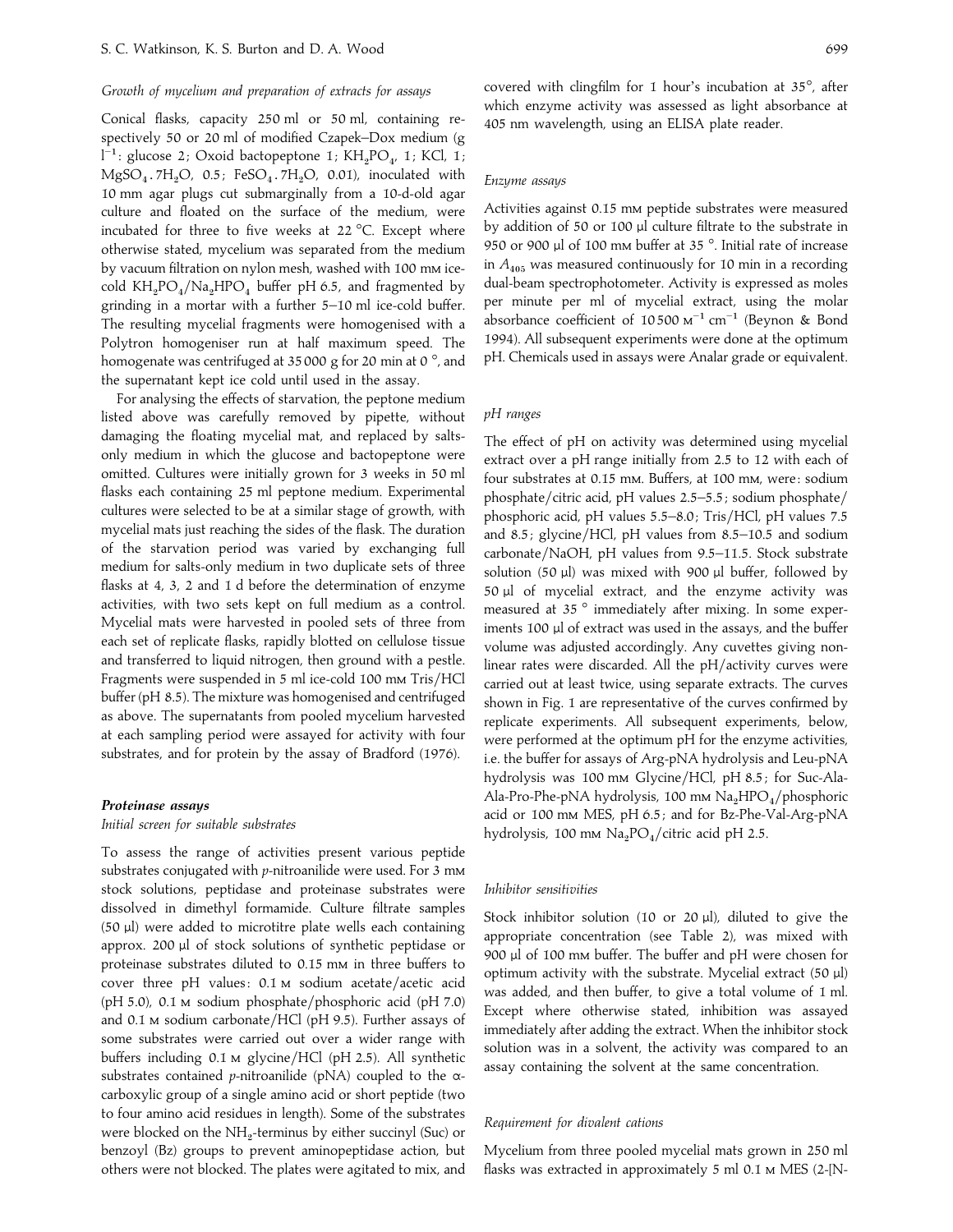

Fig. 1. Effect of pH on proteinase and peptidase activities. Symbols: Arg-pNA solid triangles, solid line; Bz-Phe-Val-Arg-pNA solid squares, solid line; Leu-pNA solid triangles, dotted line; Suc-Ala-Ala-Pro-Phe-pNA solid squares, dotted line. Activity is expressed as a percentage of maximal activity. Maximal activities in nmoles min<sup>−1</sup> ml extract<sup>-1</sup> for each substrate were: Arg-pNA, 4.0; Bz-Phe-Val-Arg-pNA, 8.3 ; Leu-pNA, 5.9 and Suc-Ala-Ala-Pro-Phe-pNA, 5.2. Each experiment was carried out at least twice, and the curves shown are representative of the results obtained in every experiment. The buffers used were as described under Methods. At the pH values where two buffer ranges overlapped, at pH 5.5, 7.5 and 8.5, the point given is the average of the two values obtained.

morpholino]ethanesulphonic acid) buffer at pH 6.5. MES was preferred to the sodium phosphate buffer used in the other extractions, to avoid precipitation of metal phosphates. Mycelial extract was dialysed twice for 12 h at 0 $^{\circ}$ , each time in 2000 ml of 100 mm Tris/HCl buffer, pH 7.5, containing 200 µM EDTA. The activity of the dialysed extract against four substrates was measured before and after dialysis. The assays of dialysed extract were then repeated with the addition of a solution of each of seven divalent metal chlorides. For each assay  $5 \mu$ l of a 100 mm metal chloride stock solution was added to 1 ml of the dialysed extract, thereby making a concentration of 500  $\mu$ M added metal in the extract. Then 100 µl of the mixed extract and metal chloride was used in the assay, with the dilution of the extract adjusted to maintain a total volume of 1 ml.

The manganese concentration dependence of activity against Arg-pNA was investigated by adding 5, 10, 50, 100 and 200 µl of 100 mm manganese chloride to the assay, adjusting the dilution of the extract to maintain the volume of the assay mixture at 1 ml. Concentrations of manganese in these assays were thus 0.5, 1.0, 5.0, 10 and 20 mm.

#### *Isoelectric focusing*

Isoelectric focusing was performed in a Rotofor cell (BioRad). Pooled mycelium from 16 mycelial mats each grown on 50 ml peptone medium in a 250 ml flask for 5 wk, was homogenised in ice-cold sodium phosphate buffer (pH 6.5). The extract was dialysed overnight against 2000 ml of 100 mm Tris/HCl, pH 7.5, at 0°. The 53 ml of extract obtained was mixed with 2 ml ampholyte, pH range 3–10 (BioRad). The extractampholyte mixture was transferred to the pre-cooled Rotofor column (5 °) immediately after mixing. Power was then applied and maintained at 12 W until 1 h after a plateau value of voltage indicated that the pH gradient had stabilised. Twenty samples were then collected by bleeding the column through manifold needles into ice-cold sample tubes, and their pH values immediately measured with a microprobe to record the pH gradient. Activities in the samples were assayed with four substrates. The activity of the extract against Arg-pNA was measured both before and after dialysis, and before and after mixing with ampholyte, to check that activity was still present after these procedures.

# **RESULTS**

# *pH sensitivities of activities*

The activities against substrates of differing composition, and their pH optima, inhibitor sensitivities and pI values, indicated a number of distinct proteinase activities present in the mycelial extract. Peptidase and proteinase substrates hydrolysed were Arg-pNA, Leu-pNA, Bz-Phe-Val-Arg-pNA, Bz-Tyr-pNA, Suc-Ala-Ala-Pro-Leu-pNA, Suc-Ala-Ala-Pro-PhepNA, and Suc-Ala-Ala-Val-Ala-pNA. Other substrates which were not hydrolysed were Glu-pNA, Ac-Ala-pNA, Ac-LeupNA, Bz-Arg-pNA, Suc-Ala-Ala-Val--pNA and Suc-Phe-pNA. Substrates blocked at the amino end by either a succinyl ('Suc') or benzoyl ('Bz ') group, if hydrolysed indicate the activity of an endopeptidase or proteinase capable of breaking bonds in the middle of polypeptide chain (Beynon & Bond 1994). Four of the activities found were further characterised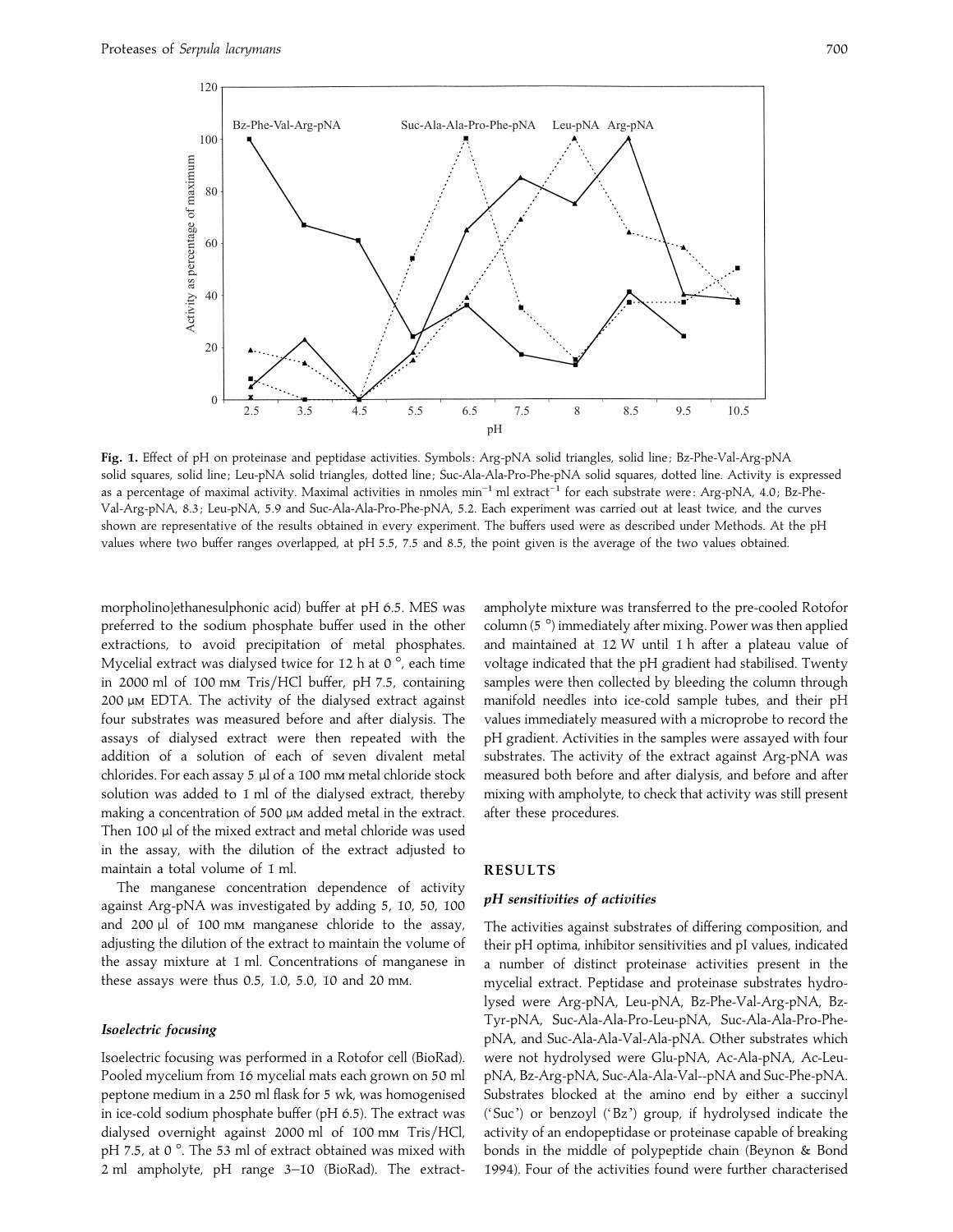|             |                     | Conc.<br>in assay | Leu-<br>pNA | Arg-<br>pNA              | $Suc-(Ala)_{2}$ -<br>Pro-Phe-pNA | Bz-Phe-Val-<br>Arg-pNA   | $Suc-(Ala)_{2}$ -Pro-<br>Leu-pNA |  |
|-------------|---------------------|-------------------|-------------|--------------------------|----------------------------------|--------------------------|----------------------------------|--|
| Inhibitor   |                     |                   |             |                          |                                  |                          |                                  |  |
| <b>PMSF</b> |                     | 1 mm              |             |                          | 41                               |                          | 100                              |  |
| <b>EDTA</b> |                     | 1 mm              | 50          |                          | —                                |                          | $\overline{\phantom{0}}$         |  |
|             | 1,10-phenanthroline | 1 mm              | 55          | $\overline{\phantom{m}}$ | —                                |                          | $\overline{\phantom{0}}$         |  |
| E64         |                     | 100 µm            | 70          | $\qquad \qquad -$        | $\overline{\phantom{0}}$         | $\overline{\phantom{0}}$ | 70                               |  |
|             | amino-benzamidine   | 1 mm              | -           | $*24$                    | $\overline{\phantom{0}}$         | -                        | nd                               |  |

\* Inhibition of activity against Arg-pNA by aminobenzamidine was obtained only after 20 min pre-incubation of inhibitor with mycelial extract before adding substrate. No inhibition was obtained with pepstatin, iodoacetate, iodoacetamide, TLCK, TPCK, soybean trypsin inhibitor, lima bean trypsin inhibitor or trypsin/chymotrypsin inhibitor.

Table 2. (a) The effect of removal of metal ions by double dialysis against 200  $\mu$ M EDTA followed by readdition of various divalent metal cations (to <sup>500</sup> <sup>µ</sup>). (b) Concentration}reactivation curve for Mn++ mediated reactivation of activity against Arg-*p*NA. Activities are in nmoles min−" ml extract−" in both (a) and (b). (a)

|     | Activity (nmoles<br>$min^{-1} ml^{-1}$                                                                     | Arg-pNA,<br>pH 8.5 | Leu-pNA, pH 8.5      | $Suc-(Ala)_{2}$ -Pro-<br>Phe-pNA, pH 6.5 | pNA, pH 2.5  | Bz-Phe-Val-Arg- |  |  |  |  |
|-----|------------------------------------------------------------------------------------------------------------|--------------------|----------------------|------------------------------------------|--------------|-----------------|--|--|--|--|
|     | Activity pre-dialysis                                                                                      | 2.9                | 2.4                  | 0.5                                      | $\mathbf{0}$ |                 |  |  |  |  |
|     | Activity post-dialysis                                                                                     | 0.4                | 0.1                  | $\mathbf{0}$                             | $\mathbf{0}$ |                 |  |  |  |  |
|     | Activity post-dialysis, after re-addition of each of the metal ions below:                                 |                    |                      |                                          |              |                 |  |  |  |  |
|     | $Fe^{++}$                                                                                                  | 0.7                | 0.4                  | 0.1                                      | 0.6          |                 |  |  |  |  |
|     | $Ca^{++}$                                                                                                  | 0.2                | 0.1                  | $\mathcal{O}$                            | $\mathbf{0}$ |                 |  |  |  |  |
|     | $Co^{++}$                                                                                                  | 1.6                | 1.3                  | 0.6                                      | $\mathbf{0}$ |                 |  |  |  |  |
|     | $Cu^{++}$                                                                                                  | 0.1                | 0.6                  | $\Omega$                                 | $\mathbf{0}$ |                 |  |  |  |  |
|     | $Mg^{++}$                                                                                                  | 0.1                | $\Omega$             | $\Omega$                                 | $\Omega$     |                 |  |  |  |  |
|     | $Mn^{++}$                                                                                                  | 4.2                | 4.2                  | 0.2                                      | $\mathbf{0}$ |                 |  |  |  |  |
|     | $Zn^{++}$                                                                                                  | $\Omega$           | 0.5                  | 1.3                                      | $\mathbf{0}$ |                 |  |  |  |  |
| (b) |                                                                                                            |                    |                      |                                          |              |                 |  |  |  |  |
|     | Concentration of MnCl <sub>2</sub> in assay (mm)<br>Activity (nmoles $min^{-1}$ ml extract <sup>-1</sup> ) |                    | 0.5<br>$\mathcal{O}$ | 5                                        | 10           | 20              |  |  |  |  |
|     |                                                                                                            |                    | 0.6<br>0.6           | 0.9                                      | 10.8         | 18.5            |  |  |  |  |

by  $pH/a$ ctivity curves (Fig. 1). Activity against the peptidase substrate Arg-pNA was optimal at around pH 8.5, and against Leu-pNA at pH 8.0. The proteinase activities differed greatly in pH optima. Suc-Ala-Ala-Pro-Phe-pNA was hydrolysed fastest at pH 6.5, but the highest rate of activity against Bz-Phe-Val-Arg-pNA was at pH 2.5, the lowest pH achievable in the assays, with a shoulder between pH 3.5 and 4.5 indicating a second activity peak. No hydrolysis of this substrate was found at pH 2.5 in the absence of added mycelial extract.

## *Inhibitor sensitivity of activities*

The different inhibitor sensitivities of activities against five substrates (Table 1) confirmed their distinct characteristics. Activity with both Suc-Ala-Ala-Pro-Phe-pNA and Suc-Ala-Ala-Pro-Leu-pNA was inhibited by the serine proteinase inhibitor PMSF (phenylmethanesulphonyl fluoride), although only the activity against Suc-Ala-Ala-Pro-Leu-pNA was sensitive to the cysteine proteinase inhibitor E64 (L-transepoxysuccinyl-leucylamide-(4-guanidino)-butane), which also inhibited activity against Leu-pNA. Activity with Leu-pNA had metallopeptidase characteristics, being inhibited by the chelators EDTA and 1,10-phenanthroline, and also by E 64.

Activity with Arg-pNA was not affected by any inhibitors apart from aminobenzamidine, a reversible inhibitor of trypsinlike enzymes, that developed only after incubating the extract with the inhibitor for 20 min before adding the substrate and buffer to the assay (Table 1). Activity against Bz-Phe-Val-ArgpNA could not be inhibited with any of the 13 inhibitors tried.

## *The effects of divalent metal ions*

Dialysis to remove metal ions (Table 2) greatly decreased the activity of mycelial extract with both Arg-pNA and Leu-pNA. There was also a decrease with Suc-Ala-Ala-Pro-Phe-pNA, although the initial activity was too low for this effect to be unequivocal. Readdition of manganese, and to a lesser extent cobalt, resulted in an increase to higher than pre-dialysis levels of activity against both Arg-pNA and Leu-pNA. Neither activity was restored significantly by the readdition of zinc. Activity against Suc-Ala-Ala-Pro-Phe-pNA, a serine protease in terms of inhibitor sensitivity, was restored to higher than pre-dialysis levels by zinc, but not manganese. Activity on Arg-pNA measured in relation to manganese concentration (Table 2b) showed a sharp increase between 5 and 10 mm, and was still increasing at 20 mm.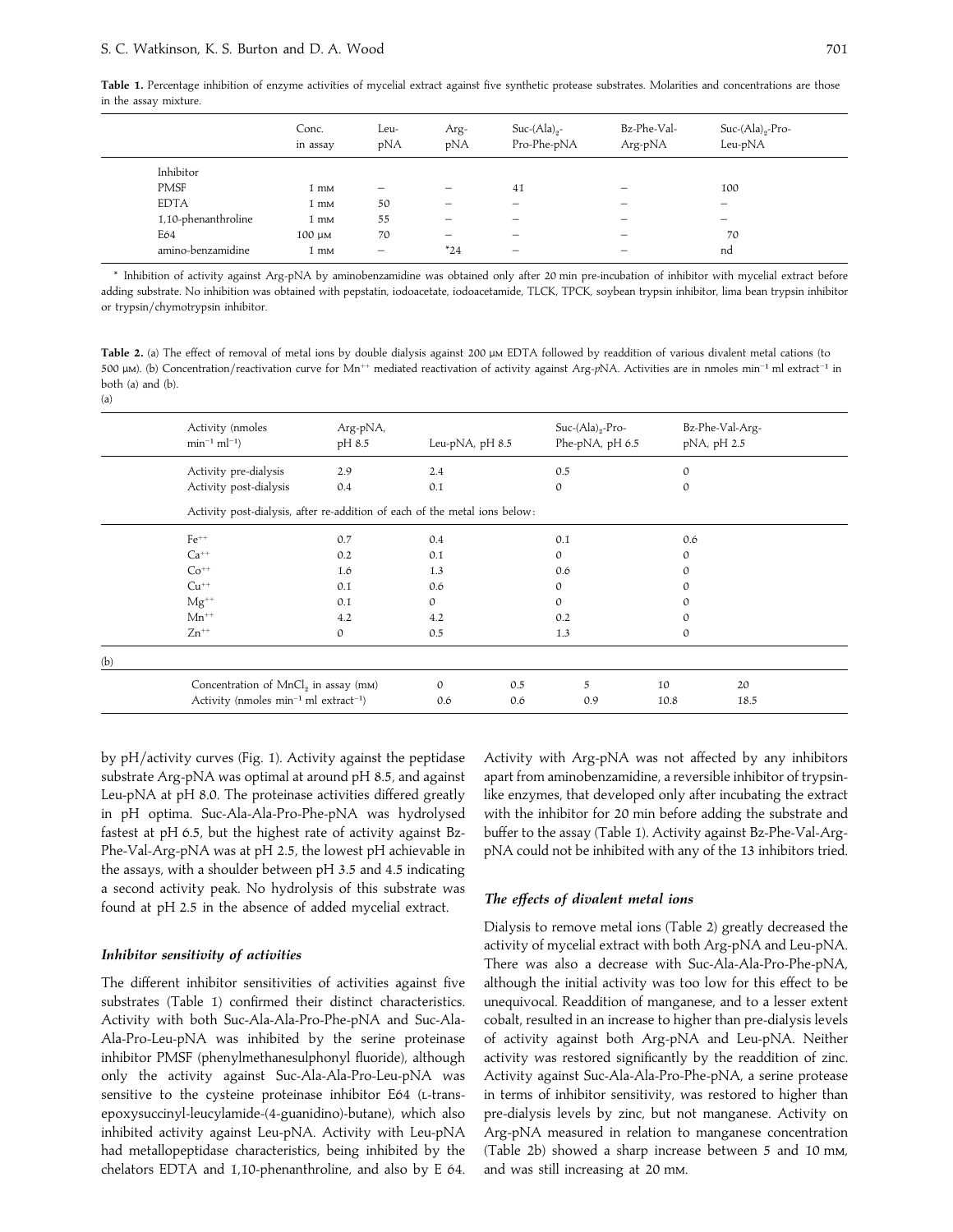

Fig. 2. Isoelectric focusing using a Rotofor cell. Substrates:  $\triangle$ Arg-pNA activity;  $\blacksquare$ , Suc-(Ala)<sub>2</sub>-Pro-Phe-pNA;  $\spadesuit$ , pH gradient. Arg-pivA activity; ■, 5uc-(Aia)<sub>2</sub>-Pro-Pne-pivA; ●, pri gradient.<br>Activities are given in nmoles min<sup>-1</sup> ml extract<sup>-1</sup>. Two replicate runs were carried out for each substrate (one representative run for each shown here). No significant activity against any other of the substrates in Fig. 1 was recovered from the column.



**Fig. 3.** Activity against four substrates in extracts of mycelium that had been starved for 0, 1, 2, 3 and 4 days, and total protein as  $\mu$ g/ml of mycelial extract. Results are means from duplicate extracts, each assayed in triplicate. Activities are given in nmoles min−" <sup>µ</sup>g of protein<sup>-1</sup>. Substrates: ■, Bz-Phe-Val-Arg-pNA; X, Leu-pNA; O, Arg-pNA; ◆, Suc-Ala-Ala-Pro-Phe-pNA. Dotted line indicates total protein.

#### *Isoelectric points*

Isoelectric focusing (Fig. 2) revealed that activity against ArgpNA has pI 3.4, and activity against Suc-Ala-Ala-Pro-PhepNA has pI 4.3. Activity against Bz-Phe-Val-Arg-pNA and Leu-pNA was not recovered from this procedure.

## *Differential effects of starvation on activities*

Two of the enzyme activities increased as a result of starving the mycelium prior to assay (Fig. 3). Activity against Bz-Phe-

Val-Arg-pNA was more than doubled in mycelium that had been starved for 1, 2, 3 or 4 d. Activity against Suc-Ala-Ala-Pro-Phe-pNA was nearly doubled in mycelium starved for one day, but decreased again after 2, 3 or 4 d starvation. Starvation halved activity against Leu-pNA after 2 d, and it was also low at 3 and 4 d starved cultures. The activity against Arg-pNA was relatively unaffected by starvation, remaining steady in all treatments.

## **DISCUSSION**

Two of the enzyme activities characterised showed the type of regulation that we sought, increasing on starvation – the activities against Suc-Ala-Ala-Pro-Phe-pNA and Bz-Phe-Val-Arg-pNA. They would therefore both appear to be candidates for a role in the breakdown of intracellular protein. However, the very low pH optimum of Benz-Phe-Val-Arg-pNA activity suggests a vacuolar location and a lysosomal role in dead or dying cells, or in extracellular proteolysis, rather than in regulating the cellular processes of growing, healthy mycelium. In its inhibitor insensitivity it shows the robustness characteristic of extracellular enzymes. *Serpula lacrymans*, unlike other wood decaying basidiomycetes, exudes a widelydiffusing and potent proteinase (Venables & Watkinson 1989b). Its mycelium also autolyses very readily under nitrogen starvation on carbon-rich media, with accompanying acidification of the culture medium to pH 2.8. This destructive proteolysis might be the role of the highly active acid endoprotease identified by its hydrolysis of the substrate Bz-Phe-Val-Arg-pNA. The serine protease detected with Suc-Ala-Ala-Pro-Phe-pNA seems the more likely candidate for an enzyme with the function of releasing amino acid in a controlled manner from stored protein without cell damage. Starvation induced a transient activation of this enzyme, in keeping with a physiological role in healthy mycelium which has an average pH in *S*. *lacrymans* of 6.5. Its activity was highest in mycelium starved for only one day, and after longer periods of starvation activity was much lower. Inhibition by PMSF tends to characterise this activity as a serine protease, a type known from many fungi (North 1982), and known to play many physiological roles, for example in attack on insects by entomopathogenic fungi. The results suggest a role for metals in activation of the serine protease-type activity found in *S*. *lacrymans*. Dialysis for 12 h reduced activity, and readdition of zinc restored it. Serine proteinases typically have a stabilising metal and it is possible that zinc plays this role. Addition of chelators did not inhibit activity, which could be interpreted to mean that the metal has a stabilising rather than a catalytic role. Investigation of *S*. *lacrymans* intracellular proteases by SDS–PAGE and azocaseinase assay showed relatively low serine protease activity, although a serine protease sensitive to PMSF was found in the wood decay fungus *Coriolus versicolor* (Wadekar, North & Watkinson 1995). A serine proteinase characterised from *Agaricus bisporus* fruiting bodies (Burton *et al*. 1993) was implicated in protein hydrolysis for mobilisation of amino acids from stipe to cap during maturation of harvested sporophores (Burton *et al*. 1997), a similar function to that postulated for the *S*. *lacrymans* serine proteinase described here. Other serine proteinases are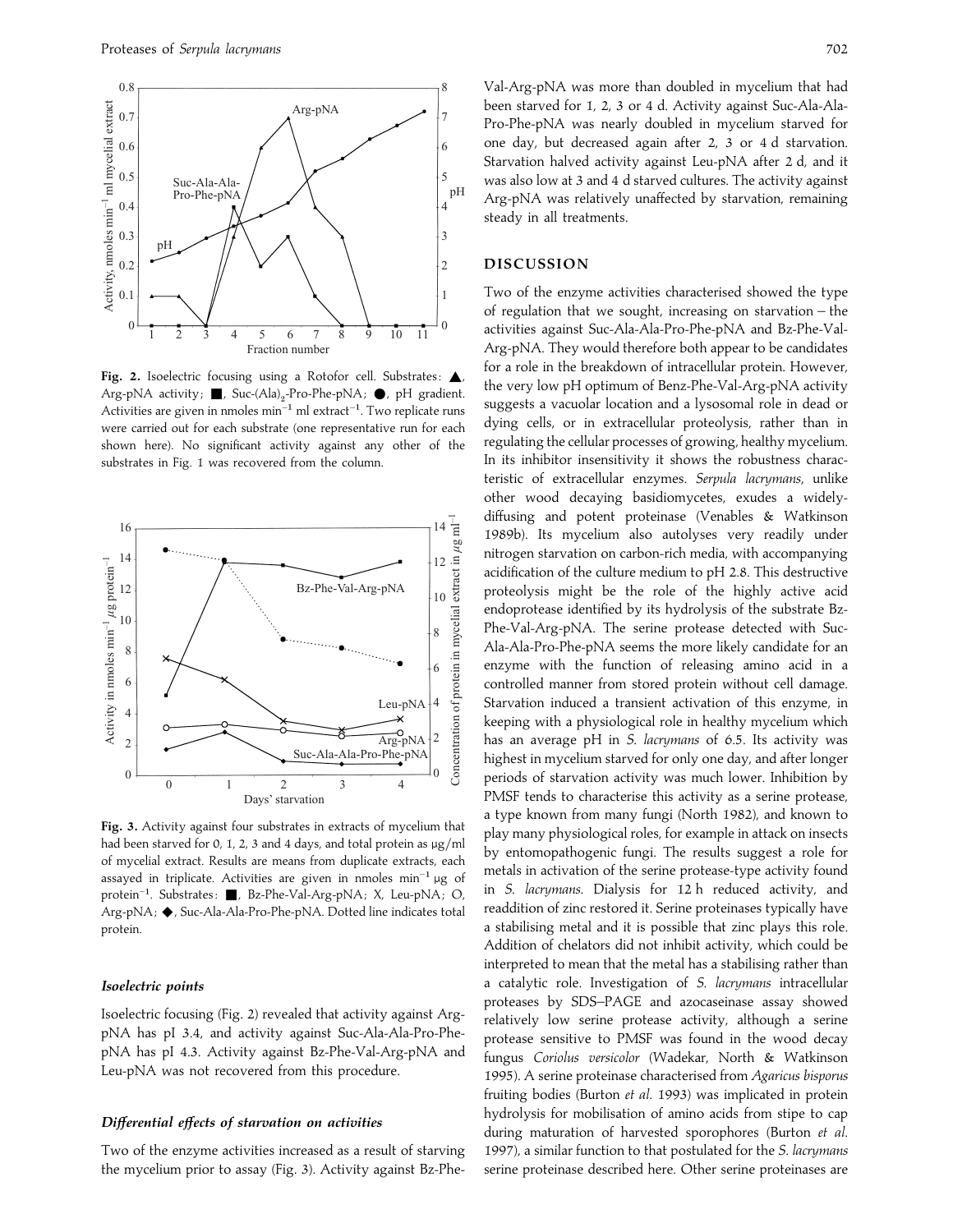involved in attack on the insect host by entomopathogenic fungi (Khatchatourians 1996). It appears that serine proteinases are widespread in fungi, and play a variety of physiological roles.

The two peptidase activities stimulated by readdition of cobalt and manganese after dialysis, and active against LeupNA and Arg-pNA, had similar, slightly alkaline pH optima, and neither was activated by starving the mycelium. Inhibition by the chelators EDTA and 1,10-phenanthroline confirmed the metalloproteinase character of the activity against LeupNA. All three effective inhibitors of this enzyme were optimally effective at pH 4.5 (data not shown). Leu-pNA activity was greatly reduced by starvation, and the fact that it decreases when growth stops, but is high in well-nourished mycelium, suggests a role for this enzyme in active mycelial growth. An example of a proteases playing a part in active growth are those known to be required for chitin synthetase activation for wall growth in *Mucor rouxii* and *Candida albicans* (North 1982, Gooday 1995).

The other peptidase activity, against Arg-pNA, although similar to that against Leu-pNA in being activated by readdition of manganese and cobalt after double dialysis, was distinguished from it in being unaffected by the chelators EDTA or 1,10-phenanthroline. Moreover, it was inhibited only by aminobenzamidine, which did not inhibit activity on Leu-pNA. Its activity was unaffected by the nutritional state of the mycelium.

The large effect of readdition of manganese on Leu-pNA and Arg-pNA hydrolysing activity after dialysis is noteworthy. It may not however be representative of physiological activation of the enzymes. Manganese dependent proteases are rare (Frausto da Silva & Williams 1991), with only cytosolic proline aminopeptidase and proline dipeptidase reported (Auld 1995). It is therefore most likely the activation of these enzymes by manganese and cobalt seen in our experiments was an artefact, and that zinc is the metal bound under physiological conditions. Some Zn metalloproteinases with two zinc atoms can be reconstituted with one manganese and one zinc atom to give far higher activity, as was shown by Carpenter & Vahl (1973) with a bovine leucine aminopeptidase. Our reactivation curve, where activity against ArgpNA continued to increase as manganese was raised up to the high level of 20 mm, indicates a relatively weak binding of manganese atoms. Zinc is bound 35 times more strongly than manganese by zinc metalloproteases (Carpenter & Vahl 1973), and cytosolic zinc concentration is typically twenty times that of manganese (Auld 1995). Therefore, we consider that manganese binding may not significantly affect activity *in vivo*, even if it gives an enzyme with above-normal activity in assays.

We conclude that there is evidence for two intracellular proteinase activities implicated in mycelial development in *Serpula lacrymans*, one active under acid and the other under neutral conditions, which can be assayed with the substrates Bz-Phe-Val-Arg-pNA and Suc-Ala-Ala-Pro-Phe-pNA respectively. We speculate that the role of the acid proteinase is lysosomal, in proteolysis during hyphal death, and may play a part in creating the empty, aseptate 'vessel' hyphae of mycelial cords. It may also be responsible for the unusually active extracellular proteolysis which is characteristic of *S*. *lacrymans* compared with other wood decay fungi (Venables & Watkinson 1989b). *S*. *lacrymans* acidifies Czapek-Dox medium to pH as low as 2.5, the optimum pH for this enzyme. The neutral proteinase appears to have the characteristics expected in an intracellular proteinase concerned with the mobilisation of protein stores within a living mycelial system. Its pH optimum is the same as the pH of fungal cytoplasm, and it is only transiently activated in response to starvation, rather than remaining high during starvation-induced autolysis. This enzyme is therefore the most appropriate for further investigation of the activation pathway of nitrogen reallocation during mycelial foraging in this fungus.

# **ACKNOWLEDGEMENTS**

S.C.W. is very grateful for the opportunity to work and learn under the direction of the late David Wood at Horticulture Research International during study leave. The authors would also like to acknowledge helpful discussion of the results with Paul Wood (University of Bristol). The work was funded by grants to K.S.B. from the Biotechnology and Biological Sciences Research Council and the Ministry of Agriculture, Fisheries and Food.

*We dedicate this publication to the memory of David Wood*.

# **REFERENCES**

- Auld, D. S. (1995) Removal and replacement of metal ion in metallopeptidases. In *Methods in Enzymology* (A. J. Barrett, ed.) **248**: 228–242.
- Beynon, R. J. & Bond, J. S. (1994) *Proteolytic Enzymes : a practical approach*. IRL Press, Oxford.
- Boddy, L. (1993) Saprotrophic cord-forming fungi: warfare strategies and other ecological aspects. *Mycological Research* **97**: 641–655.
- Boddy, L. & Watkinson, S. C. (1995) Wood decomposition, higher fungi, and their role in nutrient redistribution. *Canadian Journal of Botany* **73** (Suppl.) : S1377–S1383.
- Bradford, M. M. (1976) A rapid and sensitive method for the quantitation of microgramme quantities of protein using the principle of protein-dye binding. *Analytical Biochemistry* **72**: 248–254.
- Burton, K. S., Partis, M. D., Wood, D. A. & Thurston, C. F. (1997) Accumulation of serine proteinase in senescent sporophores of the cultivated mushroom, *Agaricus bisporus*. *Mycological Research* **101**: 146–152.
- Burton, K. S., Wood, D. A., Thurston, C. F. & Barker, P. J. (1993) Purification and characterization of a serine proteinase from senescent sporophores of the commercial mushroom *Agaricus bisporus*. *Journal of General Microbiology* **139**: 1379–1386.
- Carpenter, F. H. & Vahl, J. M. (1973) Leucine aminopeptidase (bovine lens). *Journal of Biological Chemistry* **248**: 294–304.
- Dighton, J. (1997) Nutrient cycling by saprotrophic fungi in terrestrial habitats. In *The Mycota*. Vol. IV. *Environmental and Microbial Relationships* (D. T. Wicklow & Soderstrom, B., eds) : 271–279. Springer Verlag, Berlin.
- Gooday, G. W. (1995) Cell walls. In *The Growing Fungus* (N. A. R. Gow & G. M. Gadd, eds) : 43–62. Chapman & Hall, London.
- Khatchatourians, G. G. (1996) Biochemistry and molecular biology of entomopathogenic fungi. In *The Mycota*. Vol. VI. *Human and Animal Relationships* (D. H. Howard & J. D. Miller, eds) : 331–363. Springer Verlag, Berlin.
- Leake, J. R. & Read, D. J. (1997) Mycorrhizal fungi in terrestrial habitats. In *The Mycota*. Vol. IV. *Environmental and Microbial Relationships* (D. T. Wicklow & B. Soderstrom, eds) : 281–301. Springer Verlag, Berlin.
- North, M. J. (1982) Comparative biochemistry of proteinases of eukaryotic organisms. *Microbiological Reviews* **46**: 308–340.
- Frausto da Silva, J. J. R. & Williams, R. J. P. (1991) *The Biological Chemistry of the Elements : the inorganic chemistry of life*. Clarendon Press, Oxford.
- Venables, C. E. & Watkinson, S. C. (1989a) Medium-induced changes in patterns of free and combined amino acids in mycelium of *Serpula lacrymans*. *Mycological Research* **92**: 273–277.